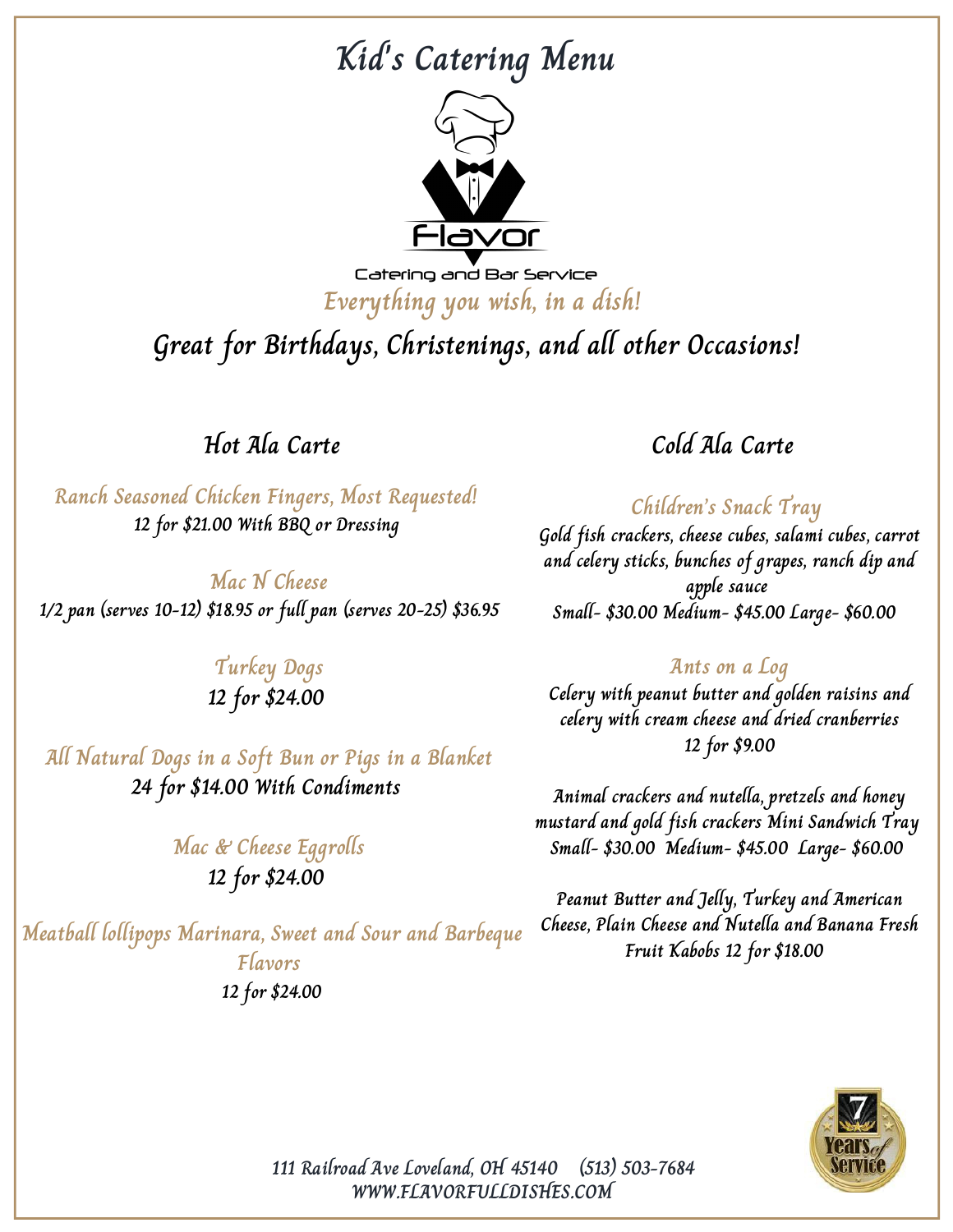# **Kid's Catering Menu**



Catering and Bar Service **Everything you wish, in a dish!**

### **Entree Pricing**

**One Entree/One Side- \$8.95 per child Two Entrees/Two Sides- \$11.95 per child**

### **Entrees**

**Pasta & Meatballs Penne Pasta With Homemade Mini Meatballs in Fresh Tomato Sauce Macaroni With Three Cheeses With Colby Jack , Cheddar and Parmesan Cheeses Topped with Breadcrumbs**

#### **Fish & Chips Deep**

**Fried Breaded Fish Filets and Oven Baked Potato Wedges Served with Tartar Sauce**

#### **Cheese Quesadillas**

**Grilled Tortillas stuffed with Monterey Jack and Aged Cheddar Cheese Served with Guacamole, Sour Cream and Mild Salsa**

#### **Pizza Individual Pizzas**

**Includes Cheese, BBQ Chicken, Pepperoni, Pineapple & Canadian Bacon Tomato and Fresh Basil**

#### **Teriyaki Chicken Strips**

**Boneless Chicken Strips Charbroiled with Teriyaki Sauce Served with Fresh Pineapple and Fried Rice Pigs in a Blanket**

#### **Ranch Seasoned Chicken Fingers**

**Sides Chunky Cinnamon Applesauce Steamed Broccoli Tossed Salad w/ Ranch and Italian Corn Cobbettes**



**WWW.FLAVORFULLDISHES.COM 111 Railroad Ave Loveland, OH 45140 (513) 503-7684**